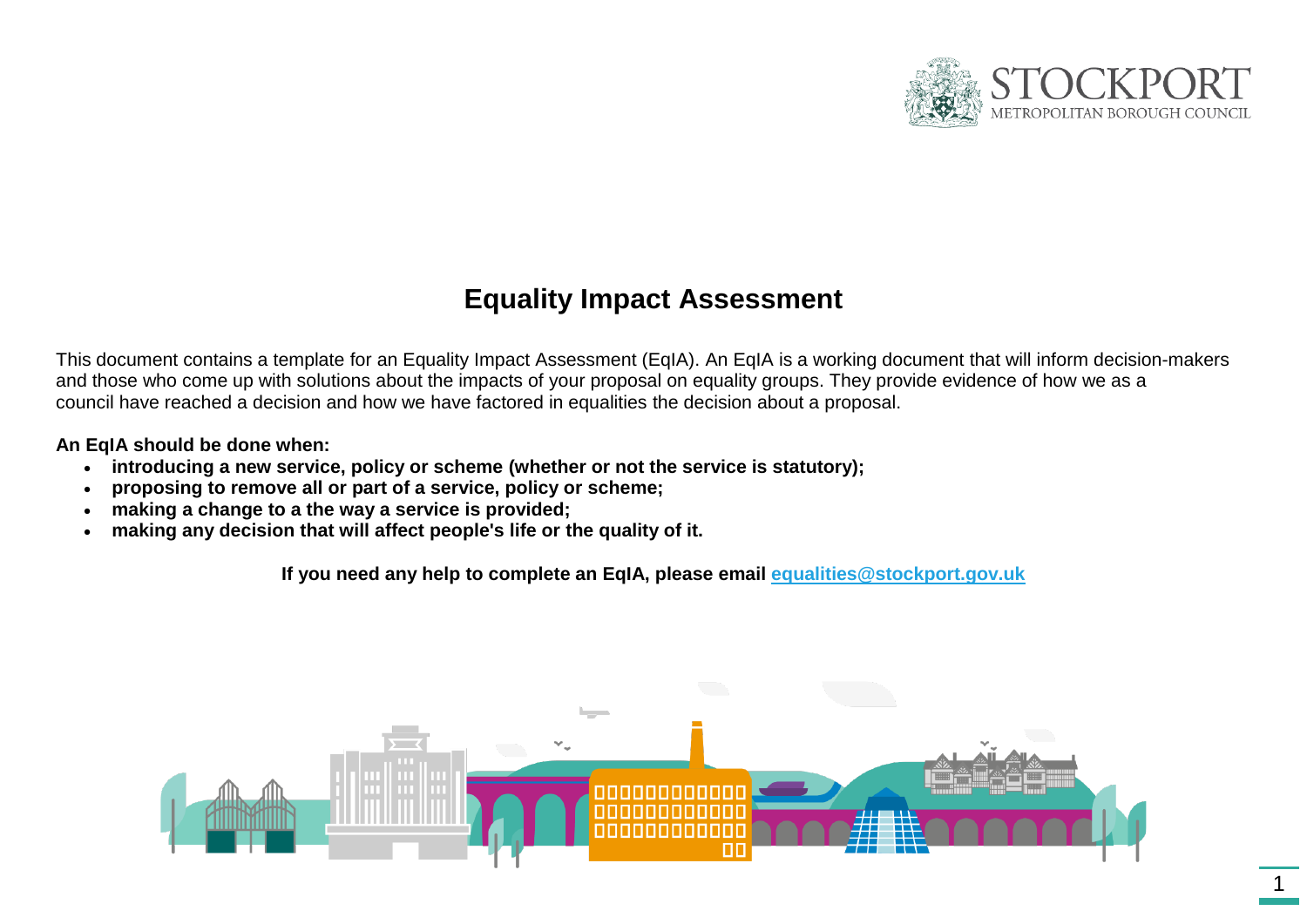| Title of report or proposal                                                                                                                                                                                                                                                                                                                                                                                                                                                                                                                                               | <b>Skid Resistance Policy Statement</b>                                                                                                           |  |             |            |  |  |  |  |  |
|---------------------------------------------------------------------------------------------------------------------------------------------------------------------------------------------------------------------------------------------------------------------------------------------------------------------------------------------------------------------------------------------------------------------------------------------------------------------------------------------------------------------------------------------------------------------------|---------------------------------------------------------------------------------------------------------------------------------------------------|--|-------------|------------|--|--|--|--|--|
| Lead officer(s)                                                                                                                                                                                                                                                                                                                                                                                                                                                                                                                                                           | <b>Andrew Suggett</b>                                                                                                                             |  | <b>Date</b> | 03-05-2022 |  |  |  |  |  |
| Aims and desired outcomes of the proposal<br>Are you trying to solve an existing problem?                                                                                                                                                                                                                                                                                                                                                                                                                                                                                 |                                                                                                                                                   |  |             |            |  |  |  |  |  |
| Stockport Council's policy and procedures for the measurement and maintenance of adequate levels of skidding resistance on classified carriageways.<br>The key features of the policy are that it identifies the following: the skid testing process, the investigatory levels being used, the actions the Council will<br>undertake to address sites which require remedial action and explains how remedial action is prioritised. The Skid Resistance policy will be relied on for the<br>defence of claims against the Council to show that we have applied the WMHI. |                                                                                                                                                   |  |             |            |  |  |  |  |  |
| Scope of the proposal                                                                                                                                                                                                                                                                                                                                                                                                                                                                                                                                                     | Include the teams or service areas from the Council and outward-facing services or initiatives                                                    |  |             |            |  |  |  |  |  |
| <b>Highways and Transportation</b>                                                                                                                                                                                                                                                                                                                                                                                                                                                                                                                                        |                                                                                                                                                   |  |             |            |  |  |  |  |  |
|                                                                                                                                                                                                                                                                                                                                                                                                                                                                                                                                                                           | What are the possible solutions you have been / will be exploring?<br>You should refer to any business cases, issues papers or options appraisals |  |             |            |  |  |  |  |  |
| A Skid resistance policy is necessary and no other options have been explored                                                                                                                                                                                                                                                                                                                                                                                                                                                                                             |                                                                                                                                                   |  |             |            |  |  |  |  |  |
| Who has been involved in the solution exploration?<br>Please list any internal and external stakeholders                                                                                                                                                                                                                                                                                                                                                                                                                                                                  |                                                                                                                                                   |  |             |            |  |  |  |  |  |
|                                                                                                                                                                                                                                                                                                                                                                                                                                                                                                                                                                           | Andrew Suggett has based the document updates on government guidance.                                                                             |  |             |            |  |  |  |  |  |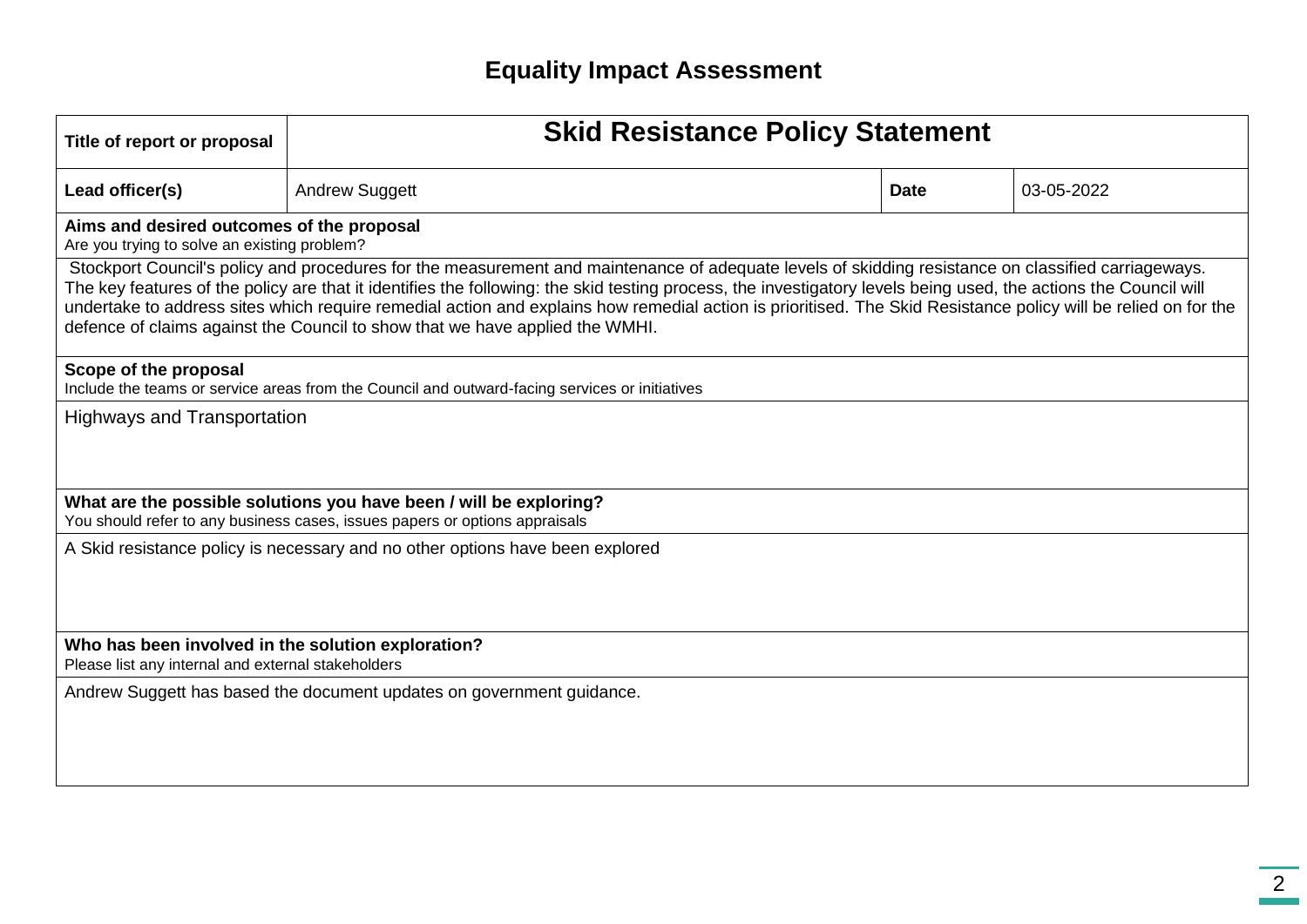**What evidence have you gathered as a part of this EqIA? Which groups have you consulted or engaged with as part of this EqIA?**

Sources can include but are not limited to: Statistics, JSNAs, stakeholder feedback, equality monitoring data, existing briefings, comparative data from local, regional or national sources.

Groups could include but are not limited to: equality / disadvantaged groups, VCSFE organisations, user groups, GM Equality panels, employee networks, focus groups, consultations.

The Policy looks at the way the Council carries out SCRIM testing to identify locations which need remedial work on its highways.

Under Section 41A(1) of the Highways Act 1980, as amended by the Railways and Transport Safety Act 2003 the authority, who are the Highway Authority, for a highway maintainable at the public expense are under a duty to maintain the highway.

The policy outlines how areas of concern will be identified and dealt with and benefits all highway users.

The policy affects all people in the borough as they all have some risk of coming to harm due to risk of skid on the highway. The services in the policy aim to reduce this risk via a risk management approach based on knowledge about higher risk areas in the borough following testing. The policy has been updated to reflect the changes set in place by the new Code of Practice.

People of Different Ages.

Despite the different preferences of transport mode for different ages of population the risk posed by vehicles losing control due to slippery surface is wider than the driver of the vehicle involved. It is not considered that older or younger people are differently effected by the policy or the way in which the testing and repair is done.

Men/ Woman/ Transgender

Despite the different preferences of transport mode for different genders of population the risk posed by vehicles losing control due to slippery surface is wider than the driver of the vehicle involved. It is not considered that older or younger people are differently effected by the policy or the way in which the testing and repair is done.

People with Disabilities

Despite extra transport difficulties that people with disabilities may face the risk posed by vehicles losing control due to slippery surface is wider than the driver of the vehicle involved. It is not considered that people with permanent or temporary disabilities are differently effected by the policy or the way in which the testing and repair is done.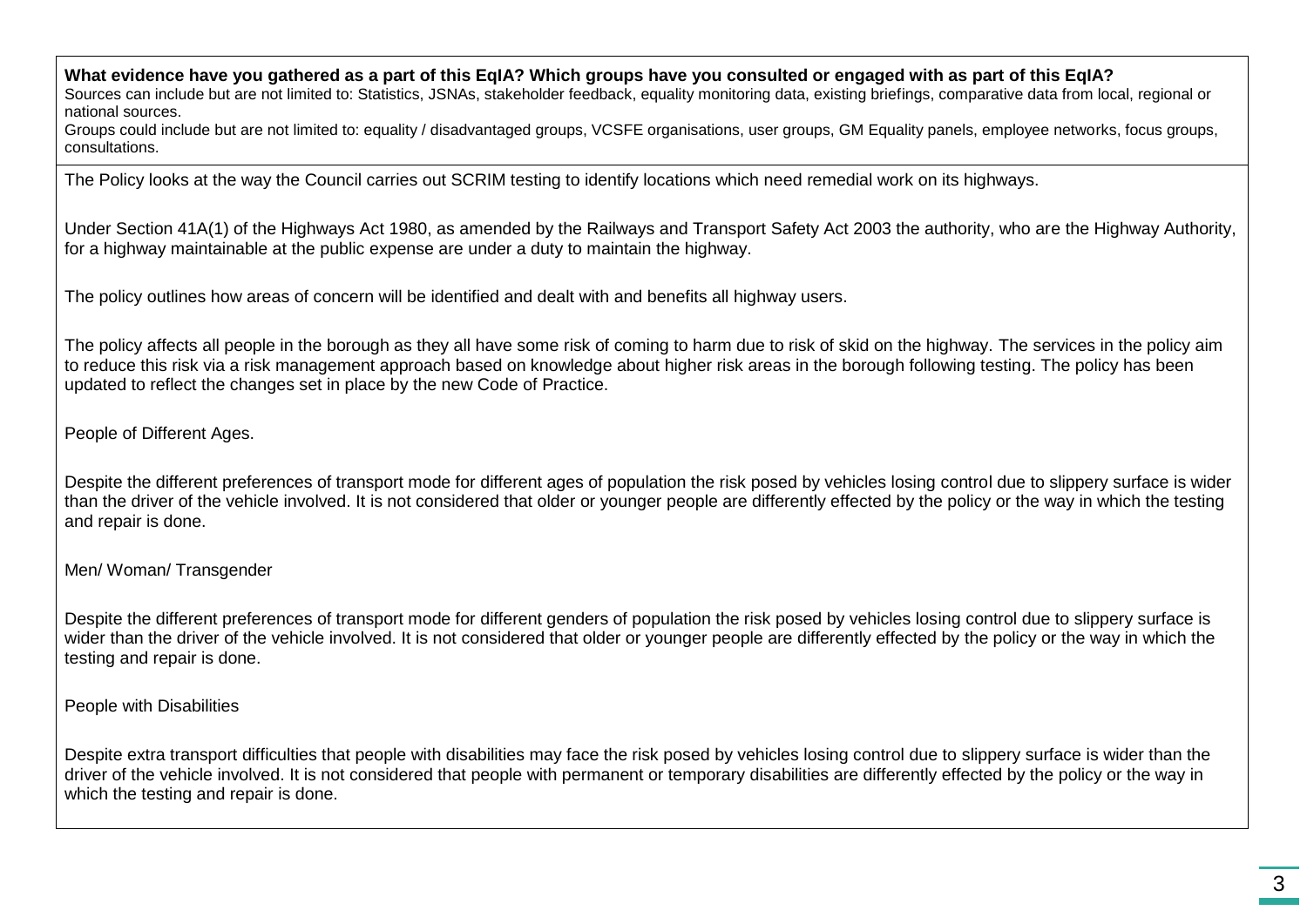| Race and religion<br>There is no evidence based on data collected by citizens' panel and other data collection including Office of National Statistics that this would be a relevant<br>issue for Skid Policy. |
|----------------------------------------------------------------------------------------------------------------------------------------------------------------------------------------------------------------|
| <b>BMEG</b>                                                                                                                                                                                                    |
| There is no evidence based on data collected by citizens' panel and other data collection including Office of National Statistics that this would be a relevant<br>issue for Skid Policy.                      |
| Sexuality                                                                                                                                                                                                      |
| There is no evidence based on data collected by citizens' panel and other data collection including Office of National Statistics that this would be a relevant<br>issue for Skid policy.                      |
| Are there any evidence gaps that make it difficult or impossible to form an opinion on how the proposed activity might affect different groups of<br>people?                                                   |
| N/A                                                                                                                                                                                                            |
|                                                                                                                                                                                                                |

## **Step 1: Establishing and developing the baseline**

To assess the impacts of your proposal, you first need to understand how things are now. This will vary depending on your proposal, but consider who will be affected by the proposed changes: for example, who currently accesses a service or lives in an area? What works well for them? Are you aware of any issues? Are there any groups that are underrepresented?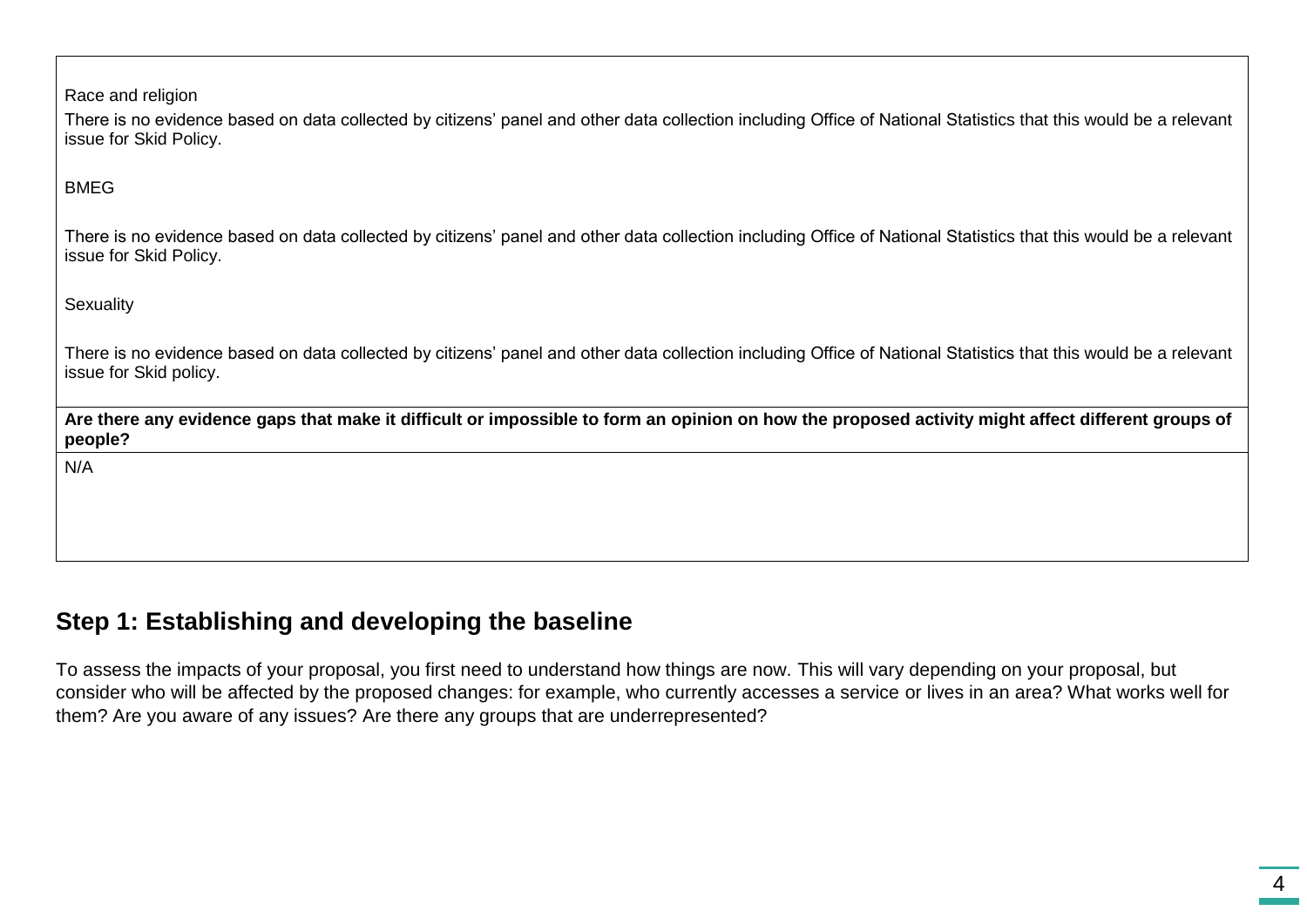| <b>Characteristic</b>                                                                                                                                        | Demographic of residents / service<br>users                                                                                                                                                                                                                                                                                                                                                                                                                                                                                                                                                                                                                        | <b>What works well</b><br>How does the current provision or service meet<br>the needs of people in different protected<br>characteristics? | <b>Current problems / issues</b><br>This could include low levels of access or<br>participation from certain demographic groups in<br>current service or scheme; or disadvantages or<br>barriers for particular groups |
|--------------------------------------------------------------------------------------------------------------------------------------------------------------|--------------------------------------------------------------------------------------------------------------------------------------------------------------------------------------------------------------------------------------------------------------------------------------------------------------------------------------------------------------------------------------------------------------------------------------------------------------------------------------------------------------------------------------------------------------------------------------------------------------------------------------------------------------------|--------------------------------------------------------------------------------------------------------------------------------------------|------------------------------------------------------------------------------------------------------------------------------------------------------------------------------------------------------------------------|
| Age                                                                                                                                                          | Stockport remains one of the slower<br>growing boroughs in the Greater<br>Manchester area.<br>The population of Stockport has more older<br>people and fewer younger adults than the<br>national or Greater Manchester average.<br>The predicted rise in the older population<br>has been a trend for the last two decades.<br>This increase has occurred as expected, so<br>that the 65+ population has grown by 18%<br>since 2008.<br>Different areas within Stockport have seen<br>different trends in population over the last<br>decade. The all age population of the most<br>deprived areas has increased more rapidly<br>than in the least deprived areas. | Process is based on carriageway conditions<br>and does not consider local factors beyond<br>empirical measures.                            | No - Policy has no impact on access or<br>participation                                                                                                                                                                |
| <b>Disability</b><br>Consider people<br>with physical<br>disabilities,<br>sensory<br>impairments,<br>learning<br>disabilities and<br>mental health<br>issues | 43.4% of children with SEND codes in<br>Stockport are educated in mainstream<br>schools. This is higher than the England<br>and North West averages, although broadly<br>comparable with our statistical neighbours.<br>Rates of Special Educational Need are<br>highest (16 to 19%) in the wards of<br>Brinnington & Central (18.8%), Davenport &<br>Cale Green (17.6%) and Edgeley &<br>Cheadle Heath (17.2%) which are the<br>wards with highest levels of poverty and<br>deprivation.                                                                                                                                                                          | Process is based on carriageway conditions<br>and does not consider local factors beyond<br>empirical measures.                            | No - Policy has no impact on access or<br>participation                                                                                                                                                                |
| <b>Gender</b><br>reassignment<br>A person<br>whose individual<br>experience of<br>gender may not<br>correspond to the                                        | No Data                                                                                                                                                                                                                                                                                                                                                                                                                                                                                                                                                                                                                                                            | Process is based on carriageway conditions<br>and does not consider local factors beyond<br>empirical measures.                            | No - Policy has no impact on access or<br>participation                                                                                                                                                                |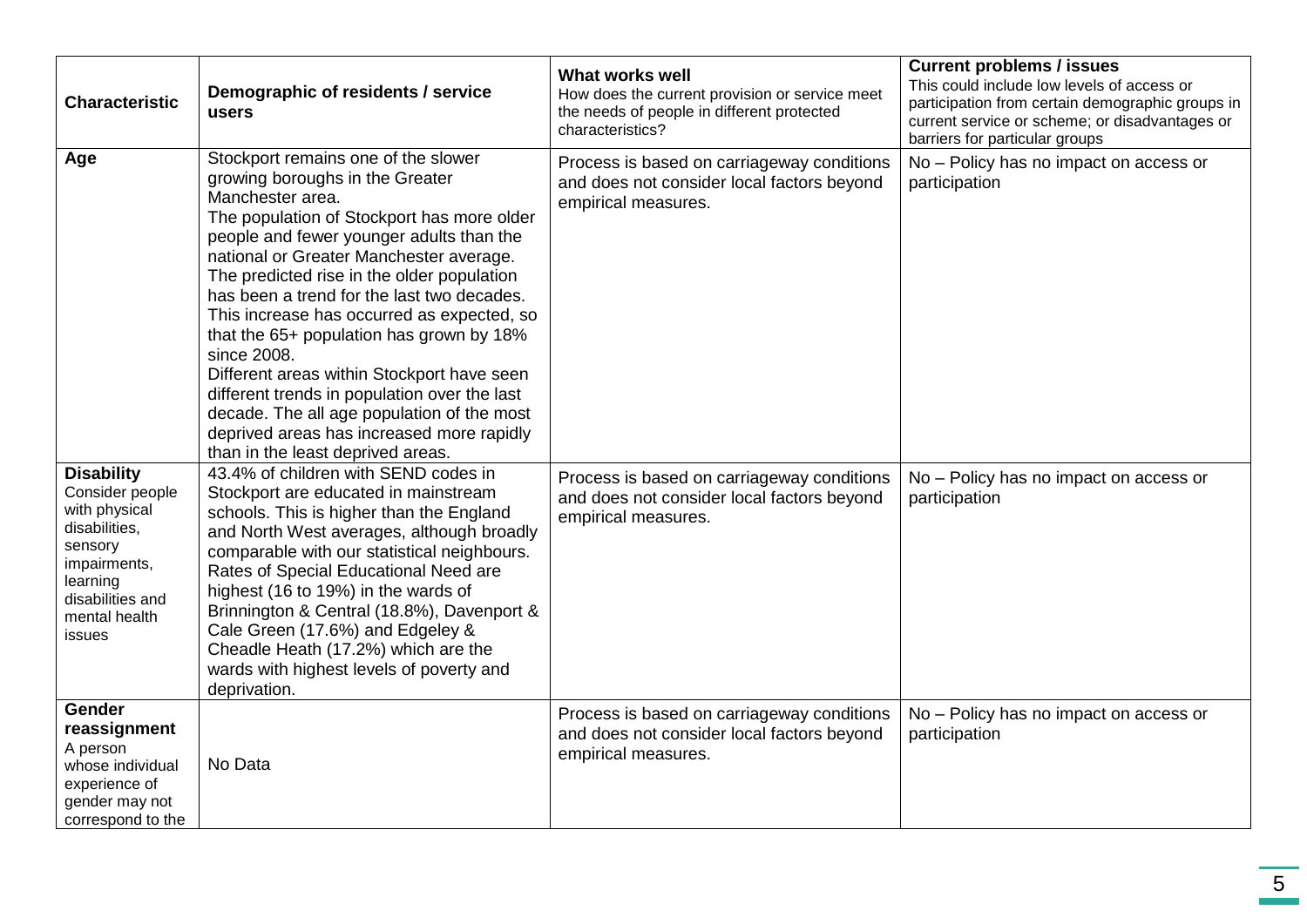| <b>Characteristic</b>                                                                                                                                                                                                                                                                 | Demographic of residents / service<br>users                                                                                                                                                                                                                                                                                                                                                                                                                                                                                                                                        | <b>What works well</b><br>How does the current provision or service meet<br>the needs of people in different protected<br>characteristics? | <b>Current problems / issues</b><br>This could include low levels of access or<br>participation from certain demographic groups in<br>current service or scheme; or disadvantages or<br>barriers for particular groups |
|---------------------------------------------------------------------------------------------------------------------------------------------------------------------------------------------------------------------------------------------------------------------------------------|------------------------------------------------------------------------------------------------------------------------------------------------------------------------------------------------------------------------------------------------------------------------------------------------------------------------------------------------------------------------------------------------------------------------------------------------------------------------------------------------------------------------------------------------------------------------------------|--------------------------------------------------------------------------------------------------------------------------------------------|------------------------------------------------------------------------------------------------------------------------------------------------------------------------------------------------------------------------|
| sex assigned to<br>them at birth.                                                                                                                                                                                                                                                     |                                                                                                                                                                                                                                                                                                                                                                                                                                                                                                                                                                                    |                                                                                                                                            |                                                                                                                                                                                                                        |
| <b>Maternity and</b><br>pregnancy                                                                                                                                                                                                                                                     | Fertility rates for all women have been<br>stable over the last five years, with 3,302<br>live births in 2018, a rate of 64.3 per 1,000<br>women.                                                                                                                                                                                                                                                                                                                                                                                                                                  | Process is based on carriageway conditions<br>and does not consider local factors beyond<br>empirical measures.                            | No - Policy has no impact on access or<br>participation                                                                                                                                                                |
|                                                                                                                                                                                                                                                                                       | Infant mortality rates fell to 4.6 per 1,000<br>live births in 2004-06, and continued at a<br>lower rate through to 2013-15.                                                                                                                                                                                                                                                                                                                                                                                                                                                       |                                                                                                                                            |                                                                                                                                                                                                                        |
|                                                                                                                                                                                                                                                                                       | However in recent years [2013-2017] rates<br>have been higher, though not as high as in<br>2003-05 and not a statically significant<br>change <sup>1</sup>                                                                                                                                                                                                                                                                                                                                                                                                                         |                                                                                                                                            |                                                                                                                                                                                                                        |
| <b>Marriage and</b><br><b>Civil</b><br>Partnership                                                                                                                                                                                                                                    |                                                                                                                                                                                                                                                                                                                                                                                                                                                                                                                                                                                    | Process is based on carriageway conditions<br>and does not consider local factors beyond<br>empirical measures.                            | No - Policy has no impact on access or<br>participation                                                                                                                                                                |
| Race<br>Not all ethnic<br>groups will have<br>the same<br>experiences so if<br>possible specify<br>whether the<br>impact is likely to<br>be different for<br>different ethnic<br>groups e.g. Indian<br>people, people of<br><b>Black Caribbean</b><br>heritage. This<br>also includes | Stockport was less ethnically diverse than<br>the national average with 92% of the<br>population identifying themselves as white<br>in the 2011 Census compared to 86%<br>nationally. People who describe themselves<br>as Asian Pakistani are the largest Black or<br>Minority Ethnic (BME) group in Stockport,<br>around 6,600 in 2011.<br>Over time however the diversity of the<br>population is increasing and the number of<br>people identifying themselves as from a<br>BME group almost doubled from 2001 to<br>2011, to 22,500 and is likely to have<br>increased since. | Process is based on carriageway conditions<br>and does not consider local factors beyond<br>empirical measures.                            | No - Policy has no impact on access or<br>participation                                                                                                                                                                |

 $\overline{a}$ **<sup>1</sup> 2020 JSNA Healthy Lifestyles September 2019 <https://stockport-haveyoursay.citizenspace.com/public-health/jsna-2020-healthy> lifestyles/supporting\_documents/2020%20JSNA%20%20Healthy%20Lifestyles.pdf**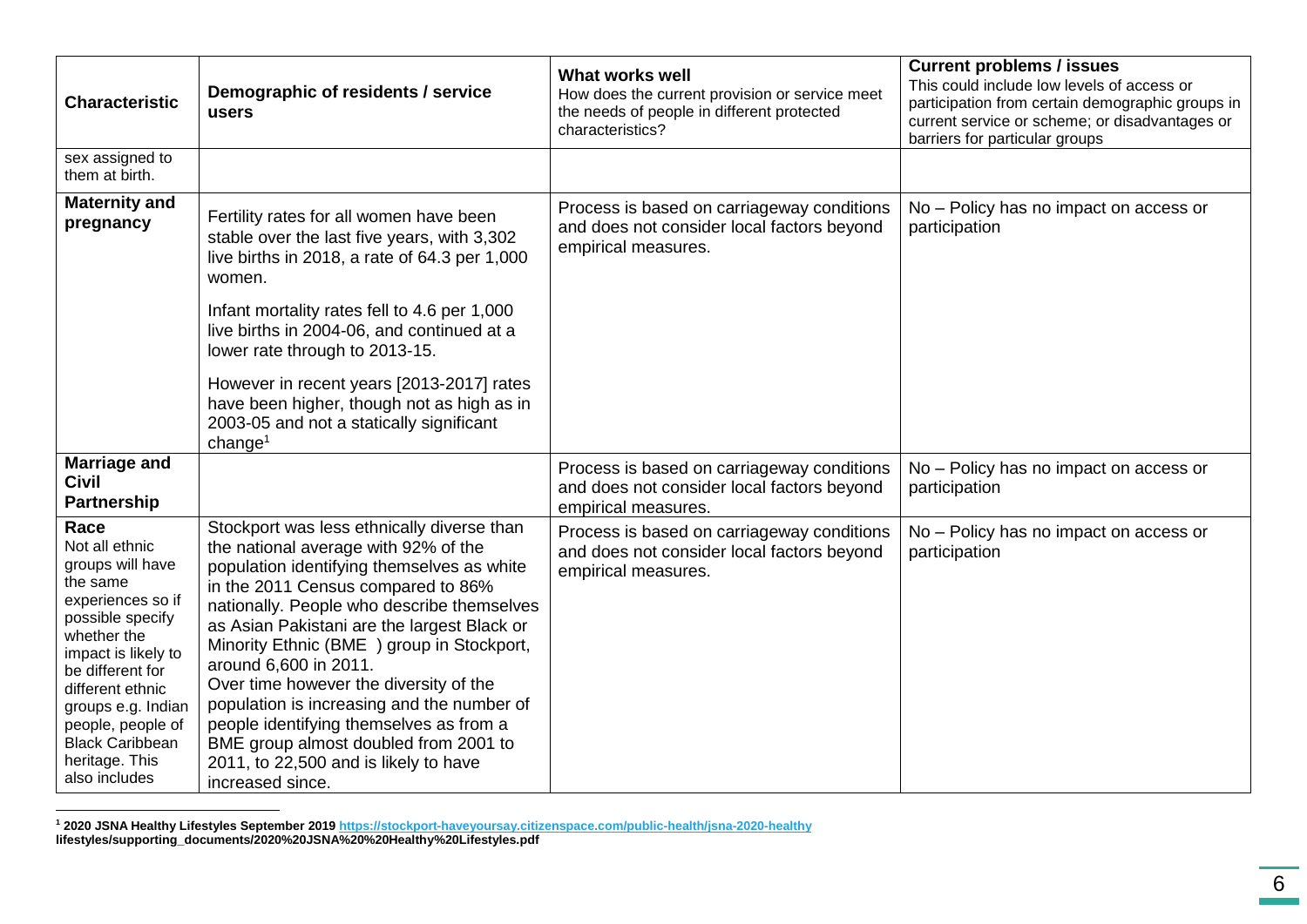| <b>Characteristic</b>                                                         | Demographic of residents / service<br>users                                                                                                                                                                                                                                                                                                                                                                                                                                                                                                                                                                  | <b>What works well</b><br>How does the current provision or service meet<br>the needs of people in different protected<br>characteristics? | <b>Current problems / issues</b><br>This could include low levels of access or<br>participation from certain demographic groups in<br>current service or scheme; or disadvantages or<br>barriers for particular groups |
|-------------------------------------------------------------------------------|--------------------------------------------------------------------------------------------------------------------------------------------------------------------------------------------------------------------------------------------------------------------------------------------------------------------------------------------------------------------------------------------------------------------------------------------------------------------------------------------------------------------------------------------------------------------------------------------------------------|--------------------------------------------------------------------------------------------------------------------------------------------|------------------------------------------------------------------------------------------------------------------------------------------------------------------------------------------------------------------------|
| Gypsy and<br>Traveller<br>populations                                         |                                                                                                                                                                                                                                                                                                                                                                                                                                                                                                                                                                                                              |                                                                                                                                            |                                                                                                                                                                                                                        |
| <b>Religion or</b><br><b>Belief</b>                                           | The distribution of the BAME population<br>across Stockport is not even; the areas of<br>Heald Green, Cheadle & Gatley and<br>Heatons South are particularly diverse.<br>These areas are also those with higher than<br>average rates of people whose religion is<br>Muslim; 50% of Muslims in Stockport live in<br>one of these three wards. Gatley also has a<br>community of residents whose religion is<br>Jewish.<br>Stockport has seen an increase in both the<br>Muslim population and people of no religion<br>between 2001 and 2011. On the whole<br>these populations are younger than<br>average. | Process is based on carriageway conditions<br>and does not consider local factors beyond<br>empirical measures.                            | No - Policy has no impact on access or<br>participation                                                                                                                                                                |
| <b>Sex</b>                                                                    | There are more Females than males in the<br>borough. Males in Stockport are now<br>expected to live to 79.9 years and females<br>to 83.3 years, rates similar to the national<br>average. The gap in life expectancy<br>between the genders has narrowed as male<br>life expectancy has grown more quickly<br>than female life expectancy.<br>Males typically live 18.2 years past healthy<br>life expectancy, and females 18.6 years<br>past healthy life expectancy.                                                                                                                                       | Process is based on carriageway conditions<br>and does not consider local factors beyond<br>empirical measures.                            | No - Policy has no impact on access or<br>participation                                                                                                                                                                |
| <b>Sexual</b><br>orientation<br>People who are<br>lesbian, gay<br>or bisexual | No Data                                                                                                                                                                                                                                                                                                                                                                                                                                                                                                                                                                                                      | Process is based on carriageway conditions<br>and does not consider local factors beyond<br>empirical measures.                            | No - Policy has no impact on access or<br>participation                                                                                                                                                                |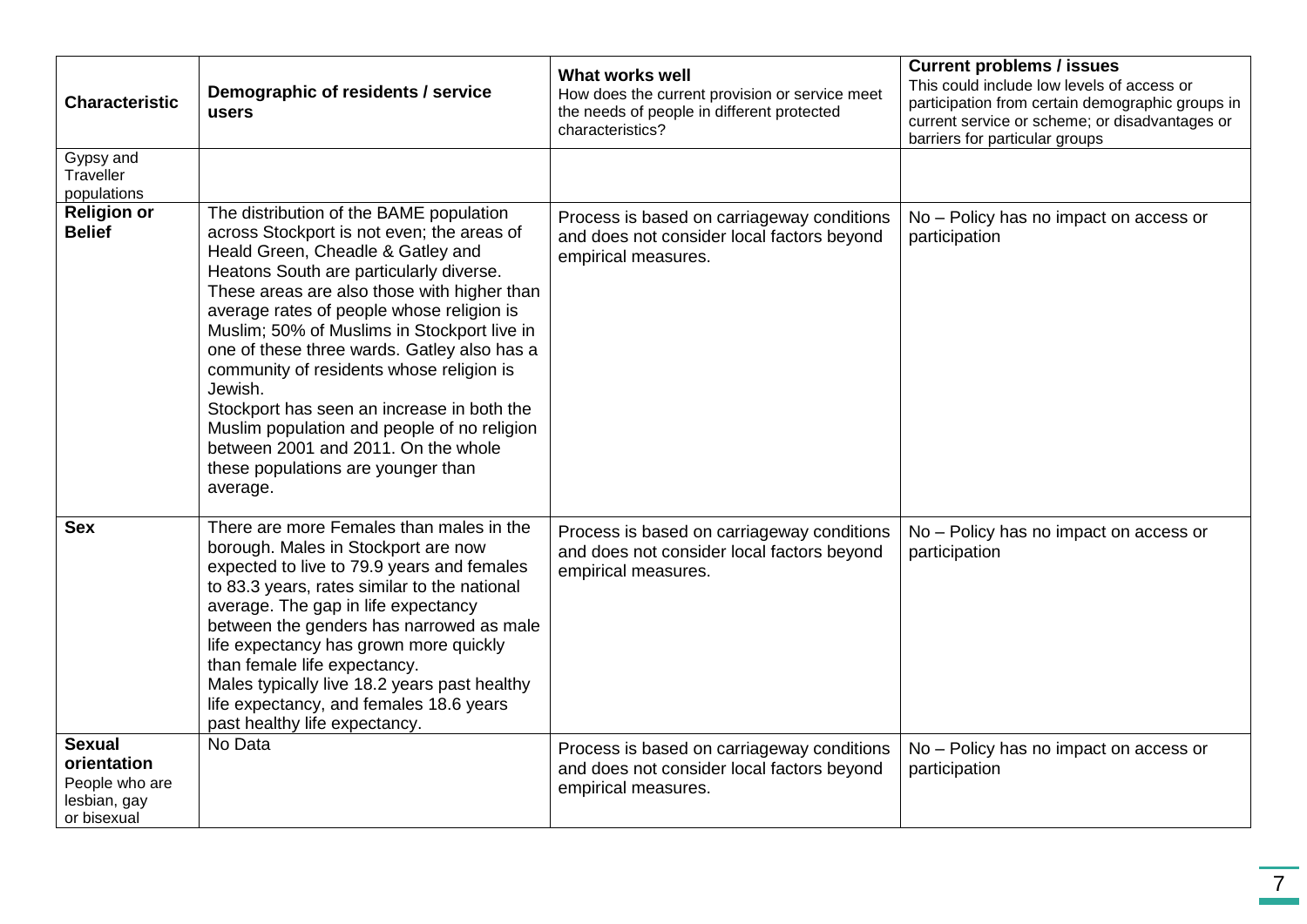| <b>Characteristic</b>          | Demographic of residents / service<br>users                                                                                                                                                                                                                                                                                                                                                                                                                                                                                                                                                                                                                                                                                                                                                                                                                                                                                                                                                                                                                                                                                                                                                                                                                                                                                                                                                                                                                                                 | What works well<br>How does the current provision or service meet<br>the needs of people in different protected<br>characteristics? | <b>Current problems / issues</b><br>This could include low levels of access or<br>participation from certain demographic groups in<br>current service or scheme; or disadvantages or<br>barriers for particular groups |
|--------------------------------|---------------------------------------------------------------------------------------------------------------------------------------------------------------------------------------------------------------------------------------------------------------------------------------------------------------------------------------------------------------------------------------------------------------------------------------------------------------------------------------------------------------------------------------------------------------------------------------------------------------------------------------------------------------------------------------------------------------------------------------------------------------------------------------------------------------------------------------------------------------------------------------------------------------------------------------------------------------------------------------------------------------------------------------------------------------------------------------------------------------------------------------------------------------------------------------------------------------------------------------------------------------------------------------------------------------------------------------------------------------------------------------------------------------------------------------------------------------------------------------------|-------------------------------------------------------------------------------------------------------------------------------------|------------------------------------------------------------------------------------------------------------------------------------------------------------------------------------------------------------------------|
| Socioeconomic<br><b>status</b> | While we recognise that English local<br>authority Indices of Multiple Deprivation<br>(IMD) scores (ONS, 2019) does not rank<br>Stockport as a whole as being highly<br>deprived, whilst ranking other areas of the<br>Greater Manchester conurbation as being<br>deprived, Stockport does consider it<br>important to insure that it considered the<br>impact of decisions on the more deprived<br>areas of its borough and to address these<br>affects where possible.<br>Stockport has pockets of very concentrated<br>deprivation contrasted with large areas<br>where deprivation is relatively low.<br>Brinnington and Lancashire Hill (Central)<br>are the most deprived areas in the borough.<br>These areas are also amongst some of the<br>most deprived areas in England. More<br>areas in Stockport rank in the 1% most<br>deprived nationally than average, and 7,250<br>people in Stockport live in these areas of<br>highest deprivation. 17% of the Stockport's<br>areas are ranked in the most deprived<br>national quintile.<br>Areas of deprivation cluster to the centre<br>and north of the borough. Stockport now<br>has the most deprived electoral ward in<br>Greater Manchester, as well as continuing<br>to have the least deprived ward.<br>Levels of child poverty are especially high in<br>these areas. An estimated 34,560 in<br>Stockport are affected by income<br>deprivation: 9,400 older people live in<br>relative poverty 8,050 children live in low- | Process is based on carriageway conditions<br>and does not consider local factors beyond<br>empirical measures.                     | No - Policy has no impact on access or<br>participation                                                                                                                                                                |
|                                | income households. 83% of working age                                                                                                                                                                                                                                                                                                                                                                                                                                                                                                                                                                                                                                                                                                                                                                                                                                                                                                                                                                                                                                                                                                                                                                                                                                                                                                                                                                                                                                                       |                                                                                                                                     |                                                                                                                                                                                                                        |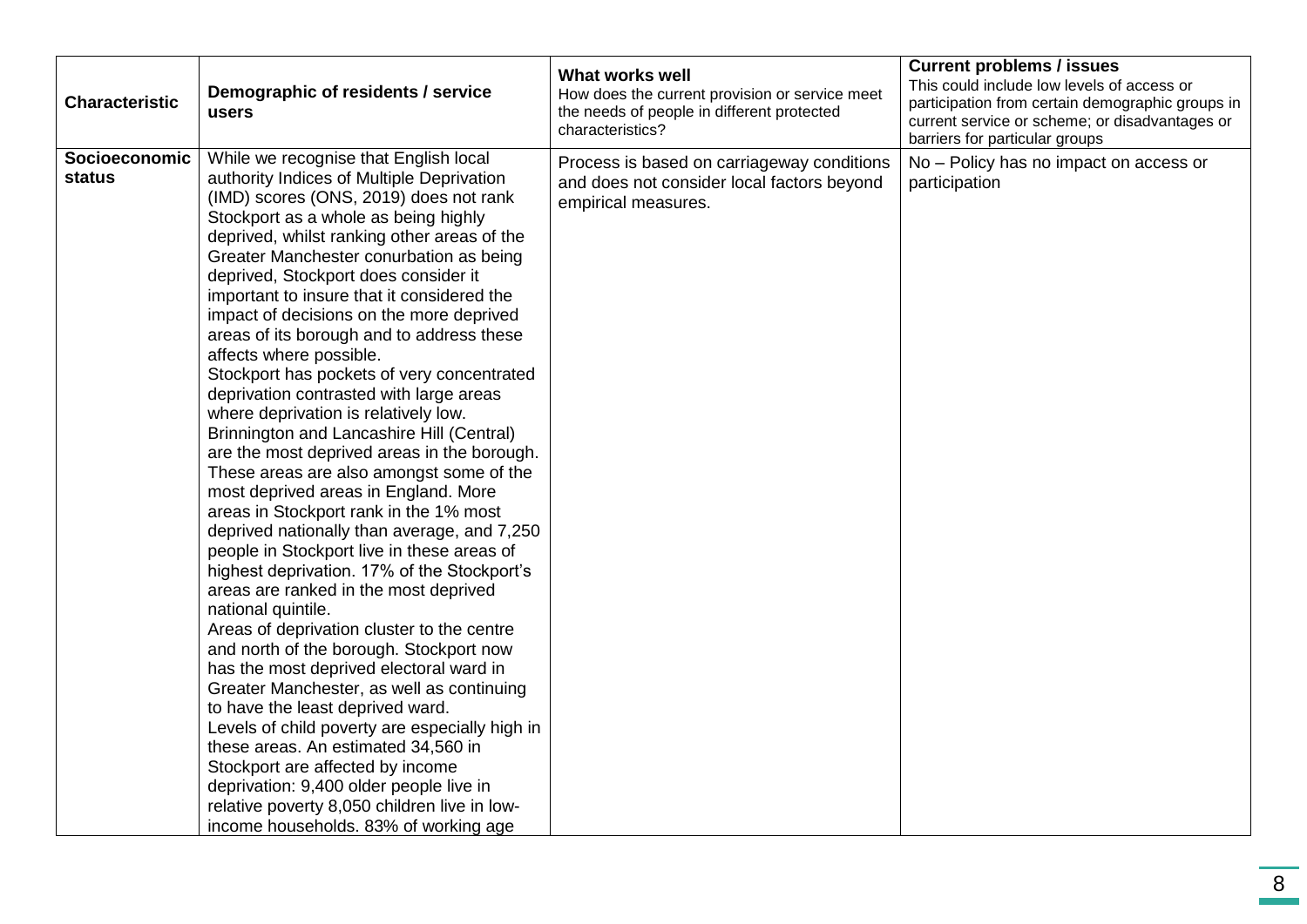| <b>Characteristic</b> | Demographic of residents / service<br>users                                                                                                                                                                                                                                                                                                                                                                                                                                                                                                                                                                                                                                                                                                                                                                                                                                                                                                                                                                                                                                                                                                                                                                                                                                                                                                                                                                      | <b>What works well</b><br>How does the current provision or service meet<br>the needs of people in different protected<br>characteristics? | <b>Current problems / issues</b><br>This could include low levels of access or<br>participation from certain demographic groups in<br>current service or scheme; or disadvantages or<br>barriers for particular groups |
|-----------------------|------------------------------------------------------------------------------------------------------------------------------------------------------------------------------------------------------------------------------------------------------------------------------------------------------------------------------------------------------------------------------------------------------------------------------------------------------------------------------------------------------------------------------------------------------------------------------------------------------------------------------------------------------------------------------------------------------------------------------------------------------------------------------------------------------------------------------------------------------------------------------------------------------------------------------------------------------------------------------------------------------------------------------------------------------------------------------------------------------------------------------------------------------------------------------------------------------------------------------------------------------------------------------------------------------------------------------------------------------------------------------------------------------------------|--------------------------------------------------------------------------------------------------------------------------------------------|------------------------------------------------------------------------------------------------------------------------------------------------------------------------------------------------------------------------|
|                       | benefit claims are linked to ill health or<br>disability.<br>Housing, despite being significantly cheaper<br>in areas of deprivation, is relatively less<br>affordable in these areas than in other less<br>deprived areas.<br>Stockport's number of areas in England's<br>most deprived 1% is just over double the<br>national average. The count of these most<br>exceptionally deprived areas has increased<br>to four, from three in 2015.<br>The 2019 IMD Employment domain shows<br>that the percentages of working age people<br>affected by employment deprivation are<br>highest in: Lancashire Hill (42%),<br>Brinnington - Northumberland Road (37%),<br>Brinnington - Blackberry Lane (35%), The<br>town centre (33%), The south part of<br>Offerton Estate (31%), Adswood - Bridge<br>Hall (30%)<br>In 2019, 12.9% of people aged over 60<br>were affected by income deprivation,<br>around 9,400 people across Stockport.<br>On average 83% of working age people<br>claiming benefits do so because of a<br>disability. 52% of Employment and Support<br>Allowance claims are for people with mental<br>and behavioural disorders.<br>A significant majority of homes in Stockport<br>are owner occupied. According to the 2019<br>housing survey, the majority of these are<br>now owned outright. In Brinnington, Town<br>Centre and Hillgate however, the<br>percentage of owner occupation is |                                                                                                                                            |                                                                                                                                                                                                                        |
|                       | significantly lower than elsewhere in the                                                                                                                                                                                                                                                                                                                                                                                                                                                                                                                                                                                                                                                                                                                                                                                                                                                                                                                                                                                                                                                                                                                                                                                                                                                                                                                                                                        |                                                                                                                                            |                                                                                                                                                                                                                        |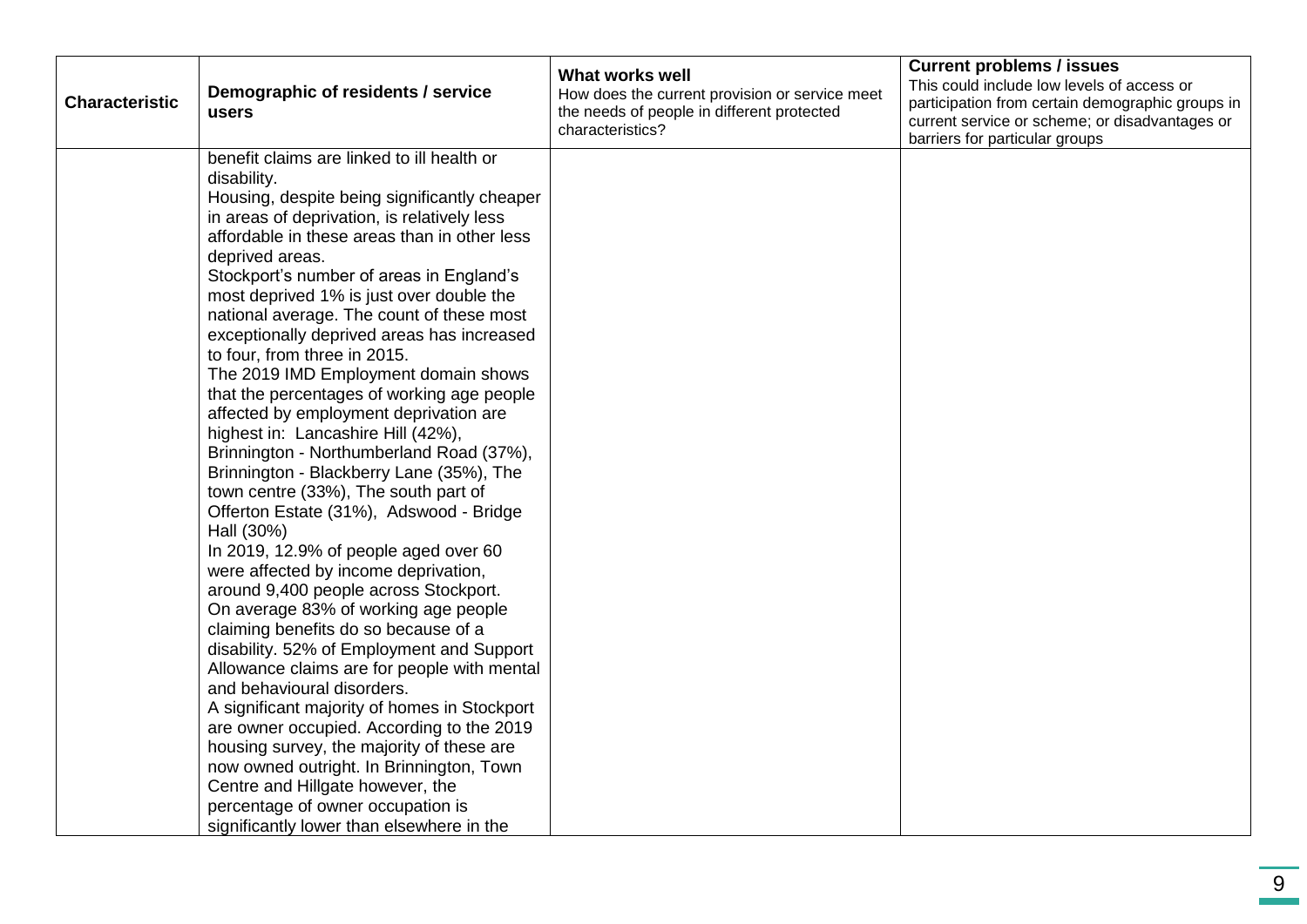| <b>Characteristic</b>                                                                                                                                                                        | Demographic of residents / service<br>users                                                                                                                                                                                                                                                                                                                                                                                                                                                                                                                                                                                                                   | <b>What works well</b><br>How does the current provision or service meet<br>the needs of people in different protected<br>characteristics? | <b>Current problems / issues</b><br>This could include low levels of access or<br>participation from certain demographic groups in<br>current service or scheme; or disadvantages or<br>barriers for particular groups |  |  |  |
|----------------------------------------------------------------------------------------------------------------------------------------------------------------------------------------------|---------------------------------------------------------------------------------------------------------------------------------------------------------------------------------------------------------------------------------------------------------------------------------------------------------------------------------------------------------------------------------------------------------------------------------------------------------------------------------------------------------------------------------------------------------------------------------------------------------------------------------------------------------------|--------------------------------------------------------------------------------------------------------------------------------------------|------------------------------------------------------------------------------------------------------------------------------------------------------------------------------------------------------------------------|--|--|--|
|                                                                                                                                                                                              | borough. Town Centre and Hillgate has<br>significantly more flats than other areas in<br>the borough, over 90% of all dwellings.<br>There is a known correlation between car<br>ownership and income. Therefore despite<br>have in the highest ratio of cars to<br>population according to the data collected in<br>the Office for National Statistics Census<br>2011 there are still areas of low car<br>ownership per population and these, when<br>mapped, align with Stockport's more<br>deprived areas. It is therefore not surprising<br>the walking and public transport are also<br>the main modes of transport for those lower<br>income households. |                                                                                                                                            |                                                                                                                                                                                                                        |  |  |  |
| <b>Other</b><br>Please add in<br>here any<br>additional relevant<br>comments or<br>feedback where<br>the protected<br>characteristic is<br>not known                                         |                                                                                                                                                                                                                                                                                                                                                                                                                                                                                                                                                                                                                                                               | N/A                                                                                                                                        | N/A                                                                                                                                                                                                                    |  |  |  |
| You are encouraged to consider the below characteristics where you have relevant data, especially if your proposal is predicted to<br>disproportionately impact one or more of these groups. |                                                                                                                                                                                                                                                                                                                                                                                                                                                                                                                                                                                                                                                               |                                                                                                                                            |                                                                                                                                                                                                                        |  |  |  |
| <b>Carers</b>                                                                                                                                                                                |                                                                                                                                                                                                                                                                                                                                                                                                                                                                                                                                                                                                                                                               | N/A                                                                                                                                        | N/A                                                                                                                                                                                                                    |  |  |  |
| <b>Those</b><br>experiencing<br>homelessness                                                                                                                                                 |                                                                                                                                                                                                                                                                                                                                                                                                                                                                                                                                                                                                                                                               | N/A                                                                                                                                        | N/A                                                                                                                                                                                                                    |  |  |  |
| <b>Veterans</b>                                                                                                                                                                              |                                                                                                                                                                                                                                                                                                                                                                                                                                                                                                                                                                                                                                                               | N/A                                                                                                                                        | N/A                                                                                                                                                                                                                    |  |  |  |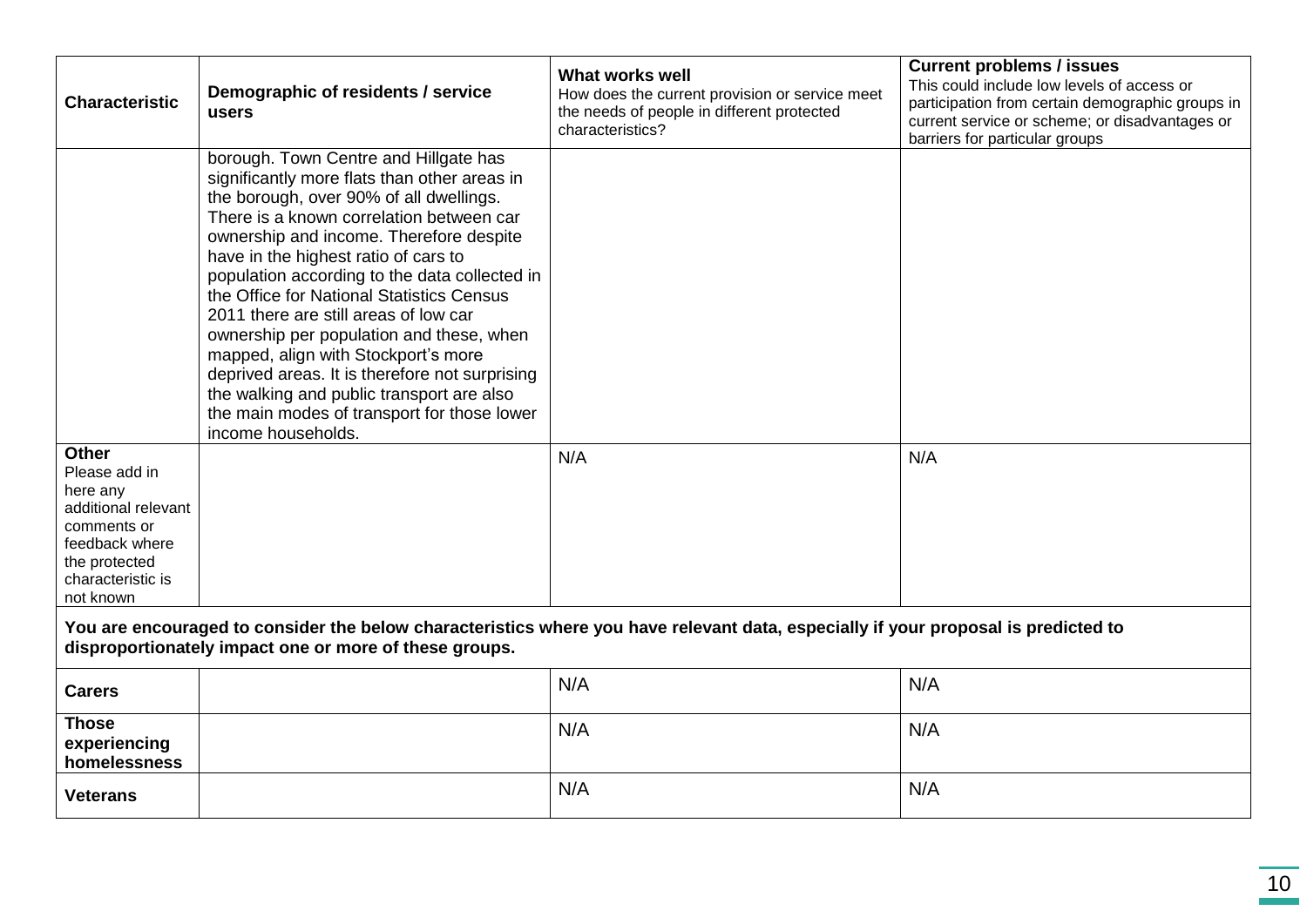| <b>Characteristic</b>                    | Demographic of residents / service<br>users | What works well<br>How does the current provision or service meet<br>the needs of people in different protected<br>characteristics? | <b>Current problems / issues</b><br>This could include low levels of access or<br>participation from certain demographic groups in<br>current service or scheme; or disadvantages or<br>barriers for particular groups |
|------------------------------------------|---------------------------------------------|-------------------------------------------------------------------------------------------------------------------------------------|------------------------------------------------------------------------------------------------------------------------------------------------------------------------------------------------------------------------|
| <b>Asylum</b><br>seekers and<br>refugees |                                             | N/A                                                                                                                                 | N/A                                                                                                                                                                                                                    |

### **Step 2: Identifying impacts the proposal will have compared with the baseline**

To explore the impacts of your proposal, you should use your baseline as a comparison with how things would be after your proposal. Think about how this would differ from the baseline for people with each protected characteristic. Include any sources of data you have used (including desktop research and engagement activity).

| <b>Impact</b><br>no.                   | <b>Characteristic</b>                                 | <b>Positive</b><br>or<br>negative                      | Impact source                                                                                                                                                                                                                                                                      | Impact details and rationale                                                                                                                                                  | <b>Additional information</b>                                                                                                                                                                                                                                                                     |
|----------------------------------------|-------------------------------------------------------|--------------------------------------------------------|------------------------------------------------------------------------------------------------------------------------------------------------------------------------------------------------------------------------------------------------------------------------------------|-------------------------------------------------------------------------------------------------------------------------------------------------------------------------------|---------------------------------------------------------------------------------------------------------------------------------------------------------------------------------------------------------------------------------------------------------------------------------------------------|
| Add<br>more<br>rows<br>where<br>needed |                                                       | impact<br>Is the<br>impact<br>positive or<br>negative? | How have you become<br>aware of an impact or<br>inequality? Is it from<br>research, have you been<br>advised by<br>another party,<br>has a member<br>of the public or a<br>stakeholder made you<br>aware, did<br>someone from this or<br>another characteristic make<br>the claim? | What is the impact or inequality that has been identified? What<br>is the frequency of claim for it? What is the rationale behind the<br>issue, inequality or impact claimed? | Is there any evidence to<br>support or deny the claim?<br>Provide full details. Has the<br>inequality or impact claimed<br>been tested with people from<br>the relevant characteristic?<br>Have you researched the<br>claimed issue? If yes, what has<br>been learned and from what<br>source(s)? |
|                                        | Age – older<br>people                                 | N/A                                                    |                                                                                                                                                                                                                                                                                    |                                                                                                                                                                               |                                                                                                                                                                                                                                                                                                   |
|                                        | $Age -$<br>younger<br>people                          | N/A                                                    |                                                                                                                                                                                                                                                                                    |                                                                                                                                                                               |                                                                                                                                                                                                                                                                                                   |
|                                        | <b>Disability</b><br>Consider people<br>with physical | N/A                                                    |                                                                                                                                                                                                                                                                                    |                                                                                                                                                                               |                                                                                                                                                                                                                                                                                                   |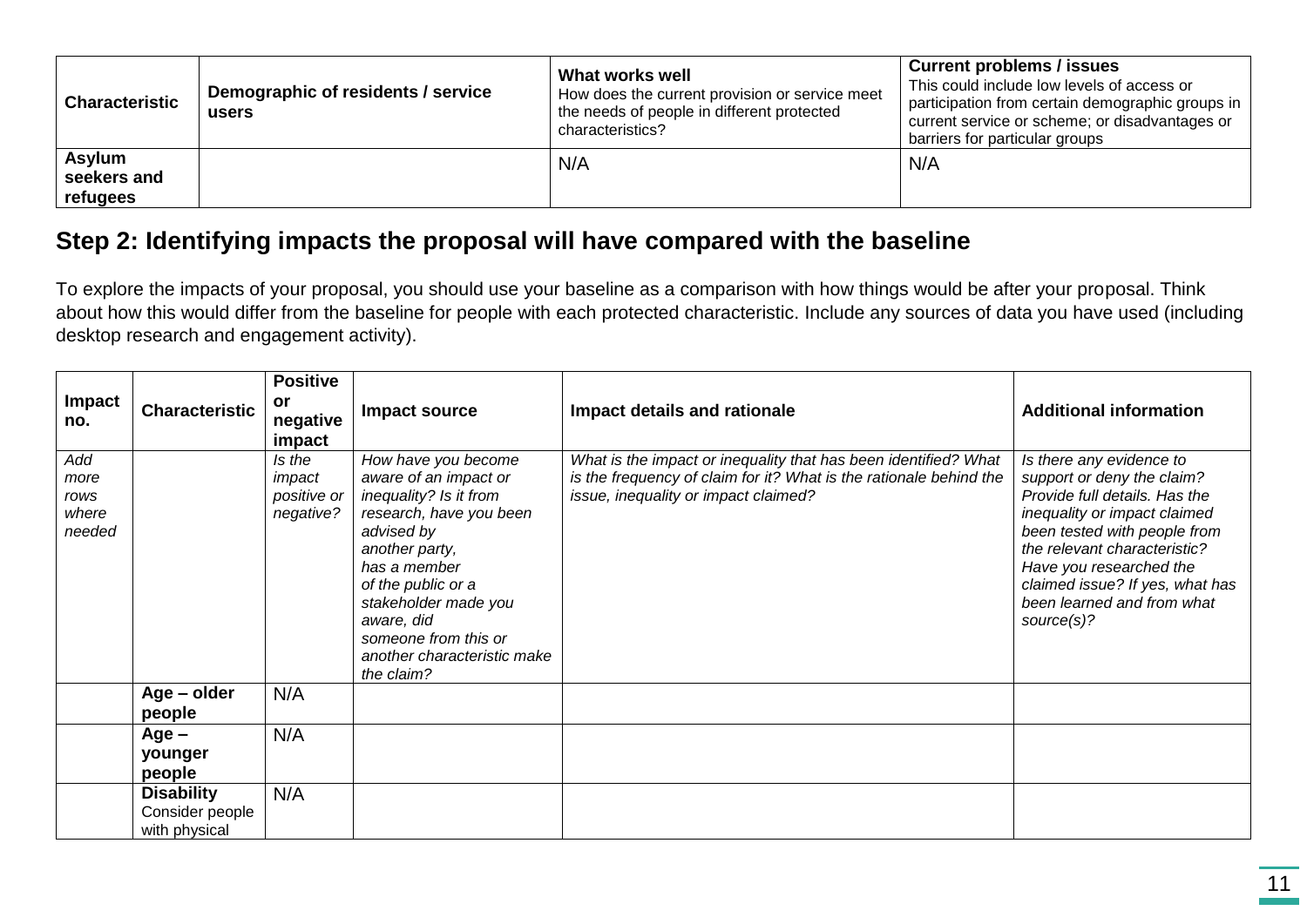|               |                                   | <b>Positive</b>          |               |                              |                               |
|---------------|-----------------------------------|--------------------------|---------------|------------------------------|-------------------------------|
| Impact<br>no. | <b>Characteristic</b>             | or<br>negative<br>impact | Impact source | Impact details and rationale | <b>Additional information</b> |
|               | disabilities,                     |                          |               |                              |                               |
|               | sensory                           |                          |               |                              |                               |
|               | impairments,                      |                          |               |                              |                               |
|               | learning<br>disabilities and      |                          |               |                              |                               |
|               | mental health                     |                          |               |                              |                               |
|               | issues                            |                          |               |                              |                               |
|               | Gender                            | N/A                      |               |                              |                               |
|               | reassignment                      |                          |               |                              |                               |
|               | A person                          |                          |               |                              |                               |
|               | whose individual                  |                          |               |                              |                               |
|               | experience of                     |                          |               |                              |                               |
|               | gender may not                    |                          |               |                              |                               |
|               | correspond to<br>the sex          |                          |               |                              |                               |
|               | assigned to                       |                          |               |                              |                               |
|               | them at birth.                    |                          |               |                              |                               |
|               | <b>Maternity and</b>              | N/A                      |               |                              |                               |
|               | pregnancy                         |                          |               |                              |                               |
|               | <b>Marriage and</b>               | N/A                      |               |                              |                               |
|               | <b>Civil</b>                      |                          |               |                              |                               |
|               | Partnership                       |                          |               |                              |                               |
|               | Race                              | N/A                      |               |                              |                               |
|               | Not all ethnic                    |                          |               |                              |                               |
|               | groups will have<br>the same      |                          |               |                              |                               |
|               | experiences so                    |                          |               |                              |                               |
|               | if possible                       |                          |               |                              |                               |
|               | specify whether                   |                          |               |                              |                               |
|               | the impact is                     |                          |               |                              |                               |
|               | likely to be                      |                          |               |                              |                               |
|               | different for<br>different ethnic |                          |               |                              |                               |
|               | groups e.g.                       |                          |               |                              |                               |
|               | Indian people,                    |                          |               |                              |                               |
|               | people of Black                   |                          |               |                              |                               |
|               | Caribbean                         |                          |               |                              |                               |
|               | heritage. This                    |                          |               |                              |                               |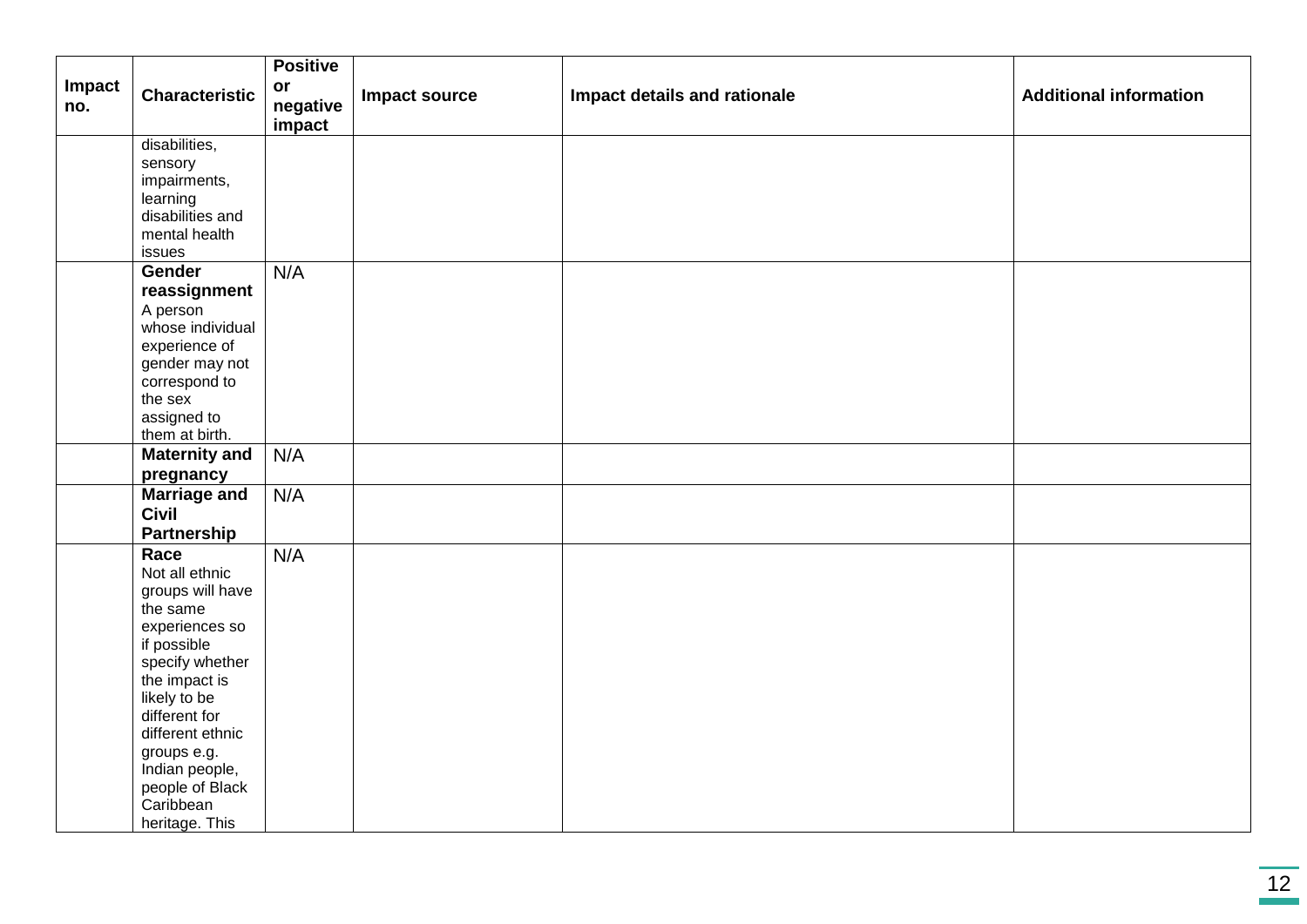| Impact<br>no. | <b>Characteristic</b>                                                                                                                              | <b>Positive</b><br><b>or</b><br>negative<br>impact | Impact source                                          | Impact details and rationale                                                                                                       | <b>Additional information</b> |
|---------------|----------------------------------------------------------------------------------------------------------------------------------------------------|----------------------------------------------------|--------------------------------------------------------|------------------------------------------------------------------------------------------------------------------------------------|-------------------------------|
|               | also includes<br>Gypsy and<br>Traveller<br>populations                                                                                             |                                                    |                                                        |                                                                                                                                    |                               |
|               | <b>Religion or</b><br><b>Belief</b>                                                                                                                | N/A                                                |                                                        |                                                                                                                                    |                               |
|               | <b>Sex</b>                                                                                                                                         | N/A                                                |                                                        |                                                                                                                                    |                               |
|               | <b>Sexual</b><br>orientation<br>Consider how<br>the proposed<br>policy<br>may differently i<br>mpact people<br>who are lesbian,<br>gay or bisexual | N/A                                                |                                                        |                                                                                                                                    |                               |
|               | Socioeconom<br>ic status                                                                                                                           | N/A                                                |                                                        |                                                                                                                                    |                               |
|               |                                                                                                                                                    |                                                    | disproportionately impact one or more of these groups. | You are encouraged to consider the below characteristics where you have relevant data, especially if your proposal is predicted to |                               |
|               | <b>Carers</b>                                                                                                                                      | N/A                                                |                                                        |                                                                                                                                    |                               |
|               | <b>Those</b><br>experiencing<br>homelessnes<br>$\mathbf S$                                                                                         | N/A                                                |                                                        |                                                                                                                                    |                               |
|               | <b>Veterans</b>                                                                                                                                    | N/A                                                |                                                        |                                                                                                                                    |                               |
|               | Asylum<br>seekers and<br>refugees                                                                                                                  | N/A                                                |                                                        |                                                                                                                                    |                               |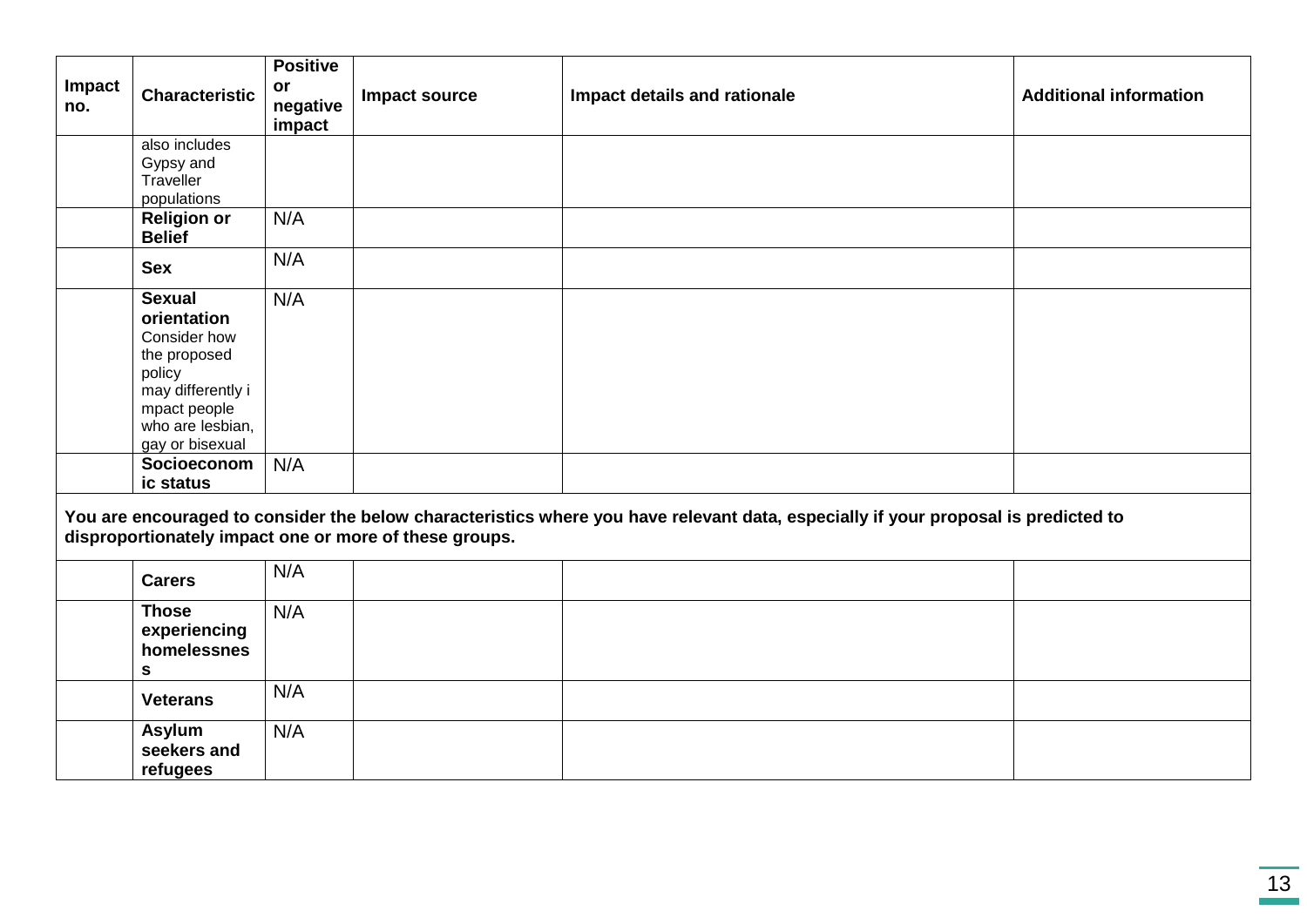#### **Step 3: Identifying mitigating factors to minimise negative impacts**

Step 2 identified potential impacts your proposal may have on people with different protected characteristics. If there are negative impacts, then you must consider how you could mitigate against (lessen) these negative impacts.

| Impact<br>no. | <b>Impact</b><br>summary                                      | Suggested mitigation and rationale                                                            | Source of<br>suggestion                                                                                                  | <b>Evidence for solution</b>                                                                                                             | <b>Feasibility</b>                                                                                                                                                                                              |
|---------------|---------------------------------------------------------------|-----------------------------------------------------------------------------------------------|--------------------------------------------------------------------------------------------------------------------------|------------------------------------------------------------------------------------------------------------------------------------------|-----------------------------------------------------------------------------------------------------------------------------------------------------------------------------------------------------------------|
|               | Give a brief<br>summary of the<br>issue/inequality<br>/impact | What is being suggested to mitigate for this.<br>What is the rationale behind the suggestion? | Where does this<br>suggestion come<br>from? Have you<br>consulted the<br>characteristic(s)<br>affected for<br>solutions? | What evidence is there that<br>the suggestion would solve<br>the problem? How have you<br>learned this? Has this been<br>done elsewhere? | Within the financial envelope,<br>how feasible is this solution?<br>What are the cost<br>implications? Could it<br>indirectly affect anyone else?<br>Can any other body help with<br>the solution? If yes, how? |
| N/A           | N/A                                                           | N/A                                                                                           | N/A                                                                                                                      | N/A                                                                                                                                      | N/A                                                                                                                                                                                                             |

**Please state if there are any additional comments or suggestions that could promote equalities in the future.**

#### **Step 4: Conclusions and outcome**

It is strongly recommended to engage with people with protected characteristics to sense-check your conclusions before you indicate an outcome in this EqIA. Including feedback from this engagement activity will ensure your baseline assessment and your impacts are accurate, and that your mitigating actions are helpful and the best use of resources. It ensures that the proposal has been designed so that it is fair as possible to everybody.

**If you have not undertaken any community engagement for this EqIA, please indicate this and explain why.**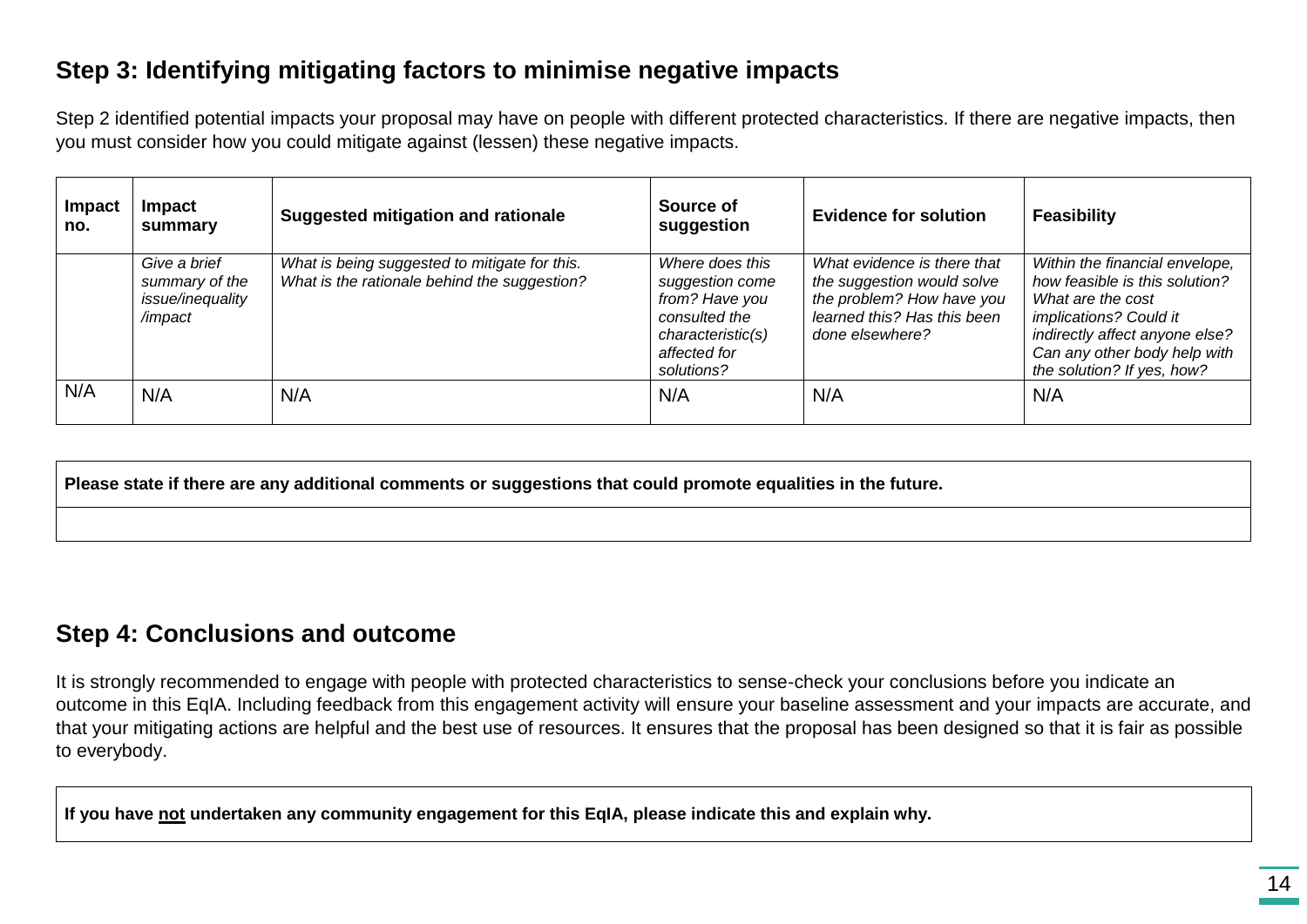The policy improves the safety of all residents and visitors to the borough. The purpose of the policy is to have a process (driven by risk and empirical data) to address areas of the highway where slippery surfaces may increase the risk of accidents and accompanying injury. Injury could be incurred by drivers, passengers or bystanders/ other vehicles nearby no specific group is of greater risk. Slippery surfaces could occur in any area of the borough dependent on the nature of the route. The process to address the issue is uniform across the borough in the form of warnings and appropriate surfacing actions. The actions would not change the road to make it worse or better in preference of any group but return it to an expectable level of grip for safety tolerances. .

**If there are impacts identified that cannot be mitigated against, are there any justifications for not taking any action to improve the negative impacts that have been identified?**

N/A

| Are there any adverse impacts that can be justified on the grounds of promoting equality of opportunity for one group, or for any other reason? |  |
|-------------------------------------------------------------------------------------------------------------------------------------------------|--|
| Please state why.                                                                                                                               |  |

N/A

**Are there any other proposals or policies that you are aware of that could create a cumulative impact?**

This is an impact that appears when you consider services or activities together. A change or activity in one area may create an impact somewhere else.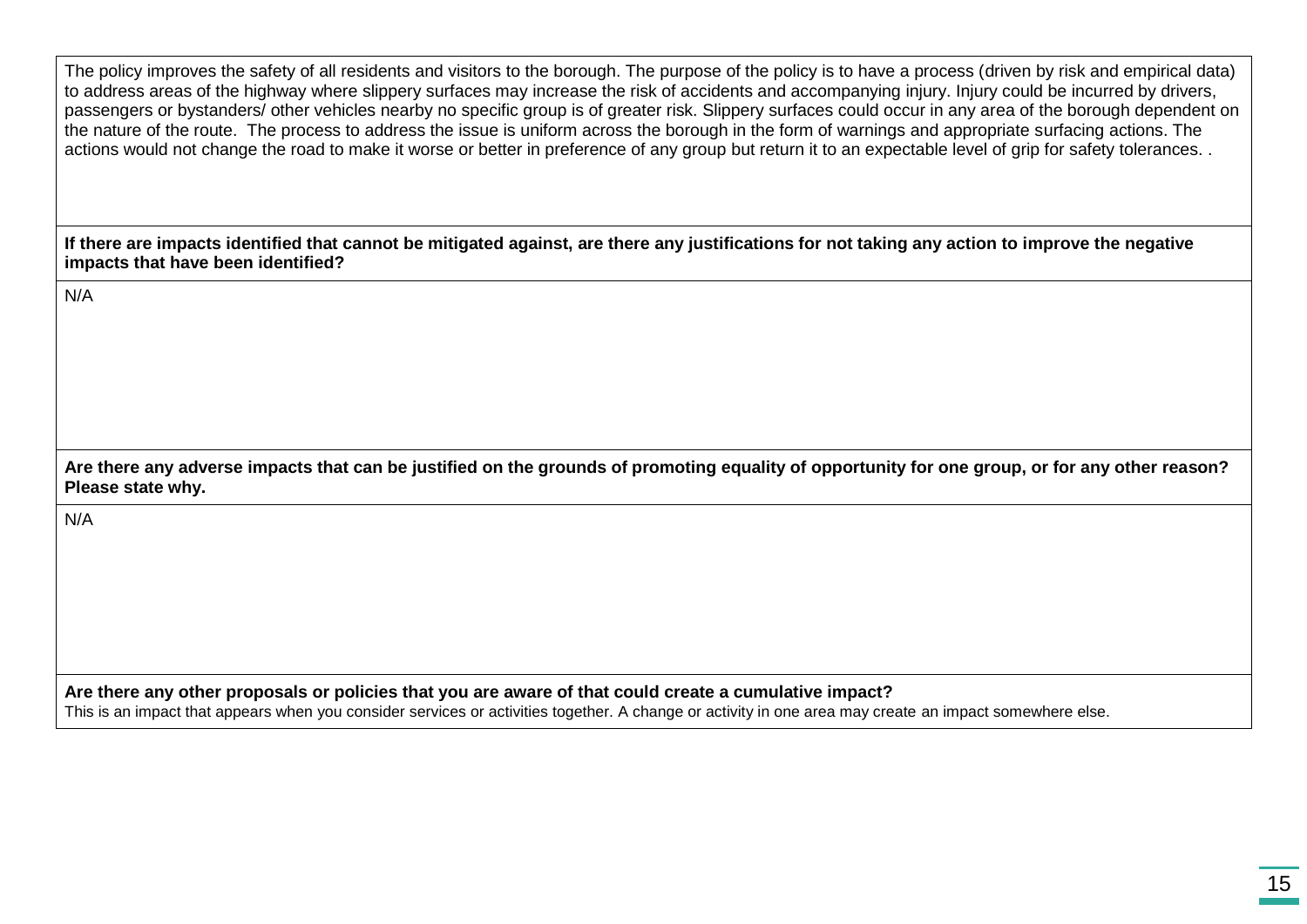N/A

Based on your equality impact analysis, please indicate the outcome of this EqIA.

| Please indicate the outcome of the EqIA and provide justification and / or changes planned as required.                                          |                                                                                                                                                                                                                                                                                                                                                    |  |  |  |  |  |
|--------------------------------------------------------------------------------------------------------------------------------------------------|----------------------------------------------------------------------------------------------------------------------------------------------------------------------------------------------------------------------------------------------------------------------------------------------------------------------------------------------------|--|--|--|--|--|
| Α.                                                                                                                                               | No major barriers identified, and there are no major changes required – proceed.                                                                                                                                                                                                                                                                   |  |  |  |  |  |
| <b>B.</b>                                                                                                                                        | Adjustments to remove barriers, promote equality and / or mitigate impact have been identified and are required – proceed.                                                                                                                                                                                                                         |  |  |  |  |  |
| C.                                                                                                                                               | Positive impact for one or more of the groups justified on the grounds of equality – proceed.                                                                                                                                                                                                                                                      |  |  |  |  |  |
| D.                                                                                                                                               | Barriers and impact identified, however having considered available options carefully, there appear to be no other proportionate<br>ways to achieve the aim of the policy or practice – proceed with caution, knowing that this policy or practice may favour some<br>people less than others. Strong justification for this decision is required. |  |  |  |  |  |
| Ε.                                                                                                                                               | This policy identifies actual or potential unlawful discrimination – stop and rethink.                                                                                                                                                                                                                                                             |  |  |  |  |  |
| Please describe briefly how this EqIA will be monitored.<br>When will this be reviewed? What mitigating actions need to be implemented and when? |                                                                                                                                                                                                                                                                                                                                                    |  |  |  |  |  |